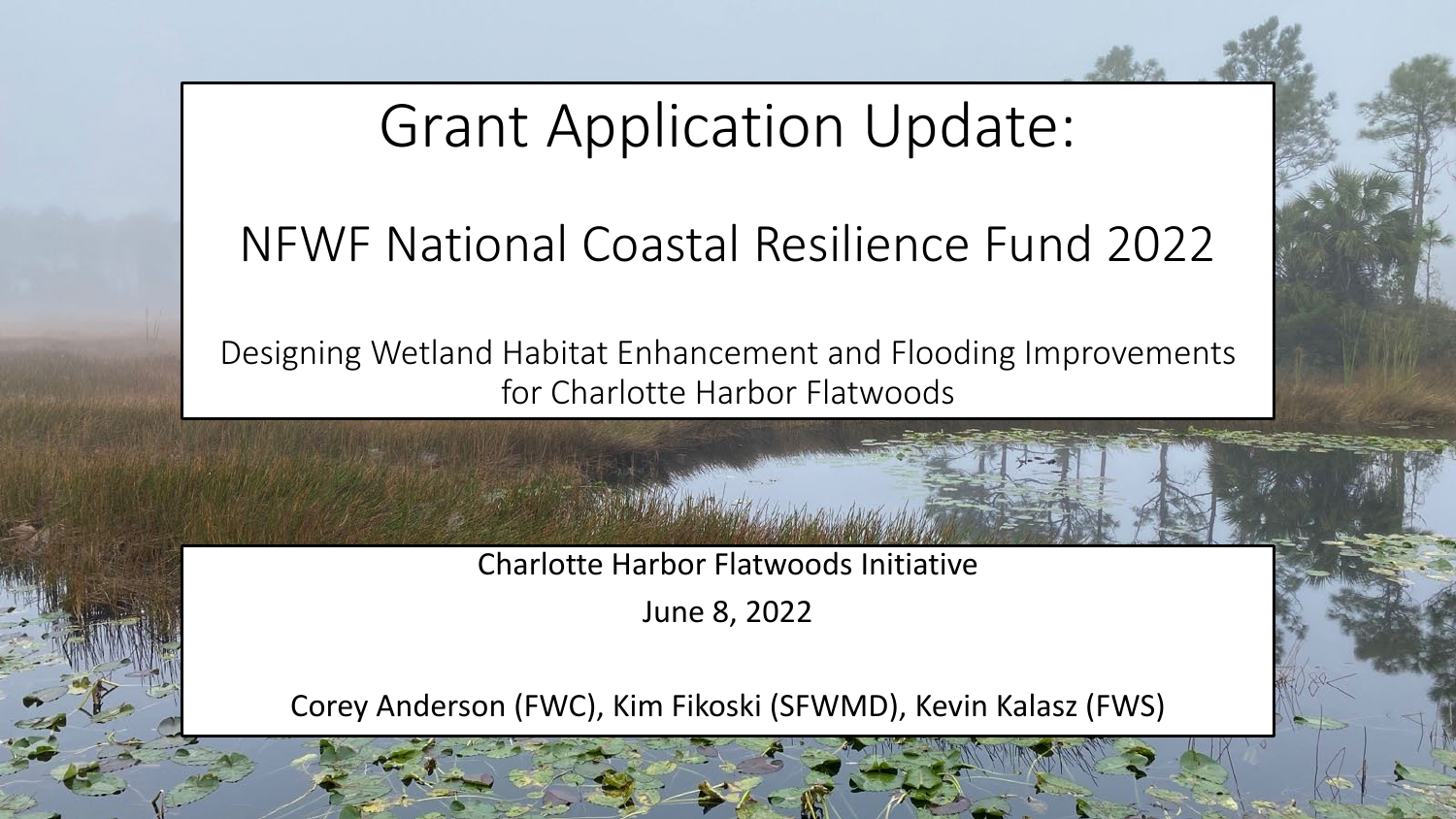# NFWF National Coastal Resilience Fund '22

- *Nature-based solutions to help protect coastal communities from the impacts of storms, floods, and other natural hazards and enable them to recover more quickly and enhance habitats for fish and wildlife.*
- Pre-proposal submitted to NFWF in May
	- Submitted by Fish & Wildlife Foundation of Florida 501(C)3 on behalf of FWC
- Invited to submit full proposal June 30, 2022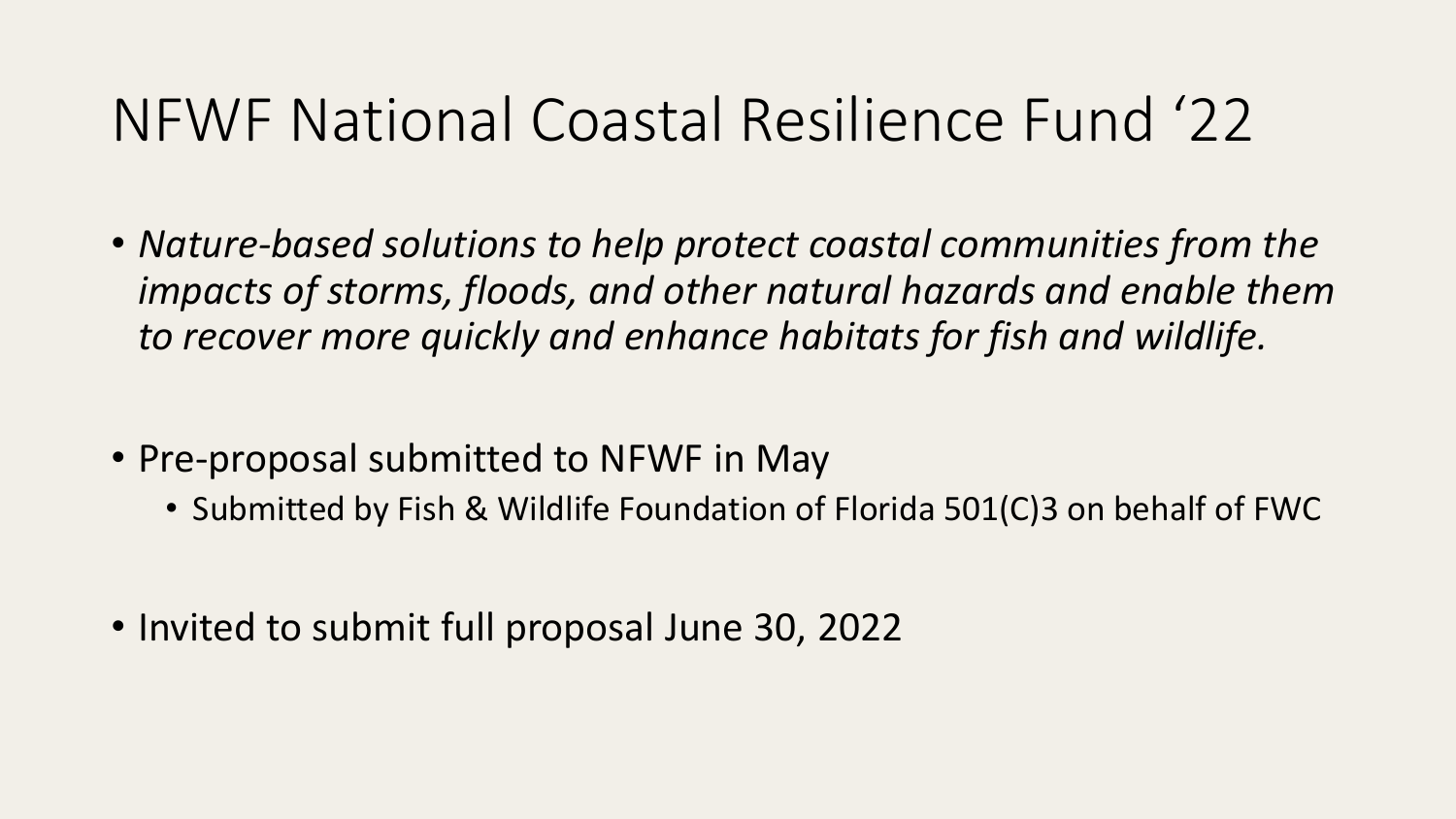## Purpose

- Leverage Yucca Pens Unit hydrologic modeling & recommendations
	- Restore wetland habitat by retaining on site water
	- Reduce peak flows to tide
	- Increase habitat & community resiliency
- Secure funding for final engineering, design, and permitting
	- ATV trail water conveyance blocks & low water fords
	- Seepage cutoff wall at Gator Slough canal

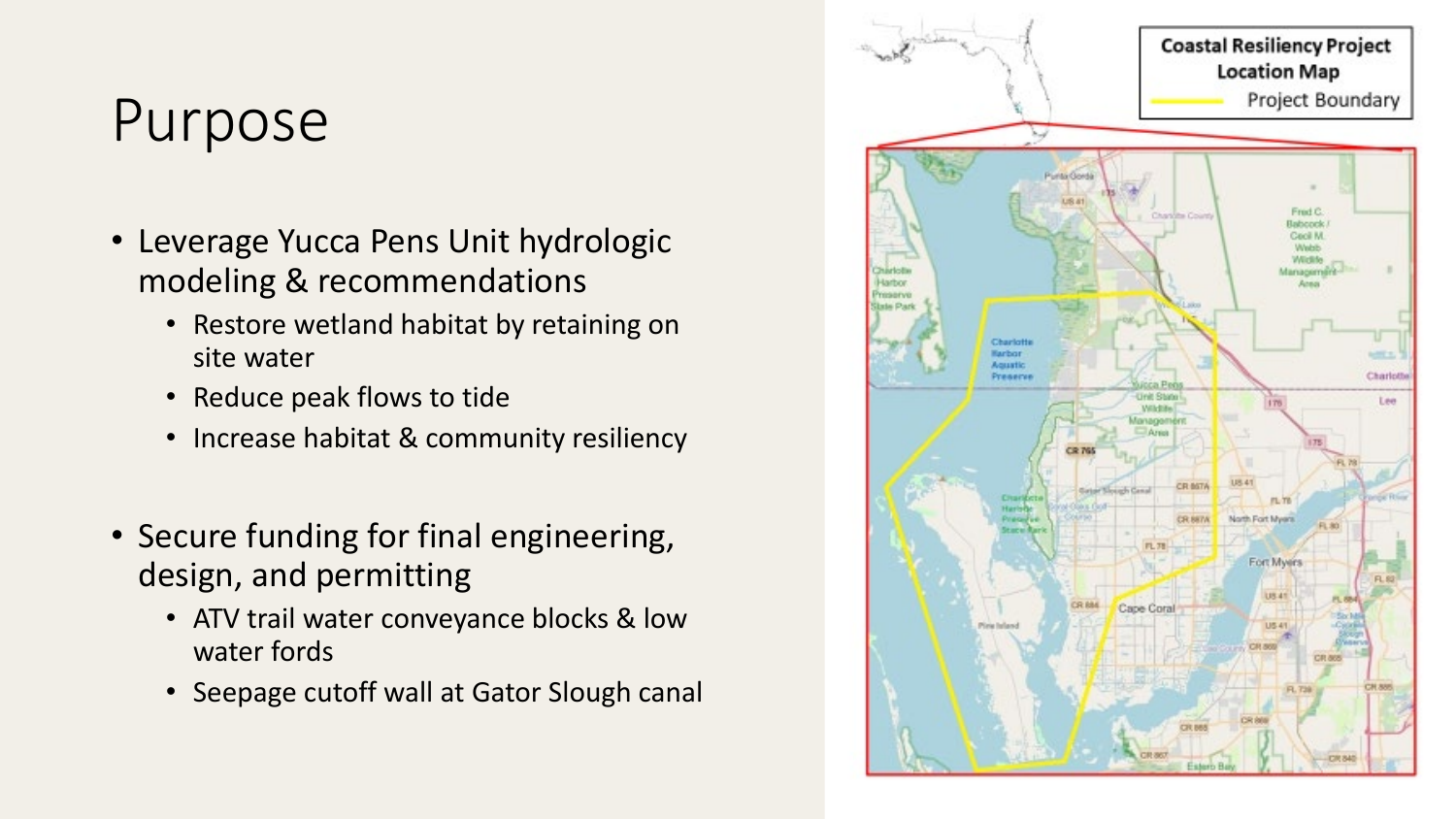"Designing Wetland Habitat Enhancement and Flooding Improvements for Charlotte Harbor Flatwoods (FL)"

- Engineering and Design Project
- Proposal oriented toward coastal community resiliency
	- Reduced flooding risk to Burnt Store Road evacuation route
	- Enabling Rx fire management thereby reducing wildfire risk
	- Ensure sustainable fisheries (economies) through habitat management
- Requested funding \$550,000.00
	- Potential non-federal match:
		- \$59,840.00 FWC 22/23 environmental monitoring of Yucca Pens
		- \$31,251.00 DWH Program: Lower Charlotte Harbor Flatwoods Hydrologic Restoration<br>Initiative, Yucca Pens Unit (Planning & Design) Task 7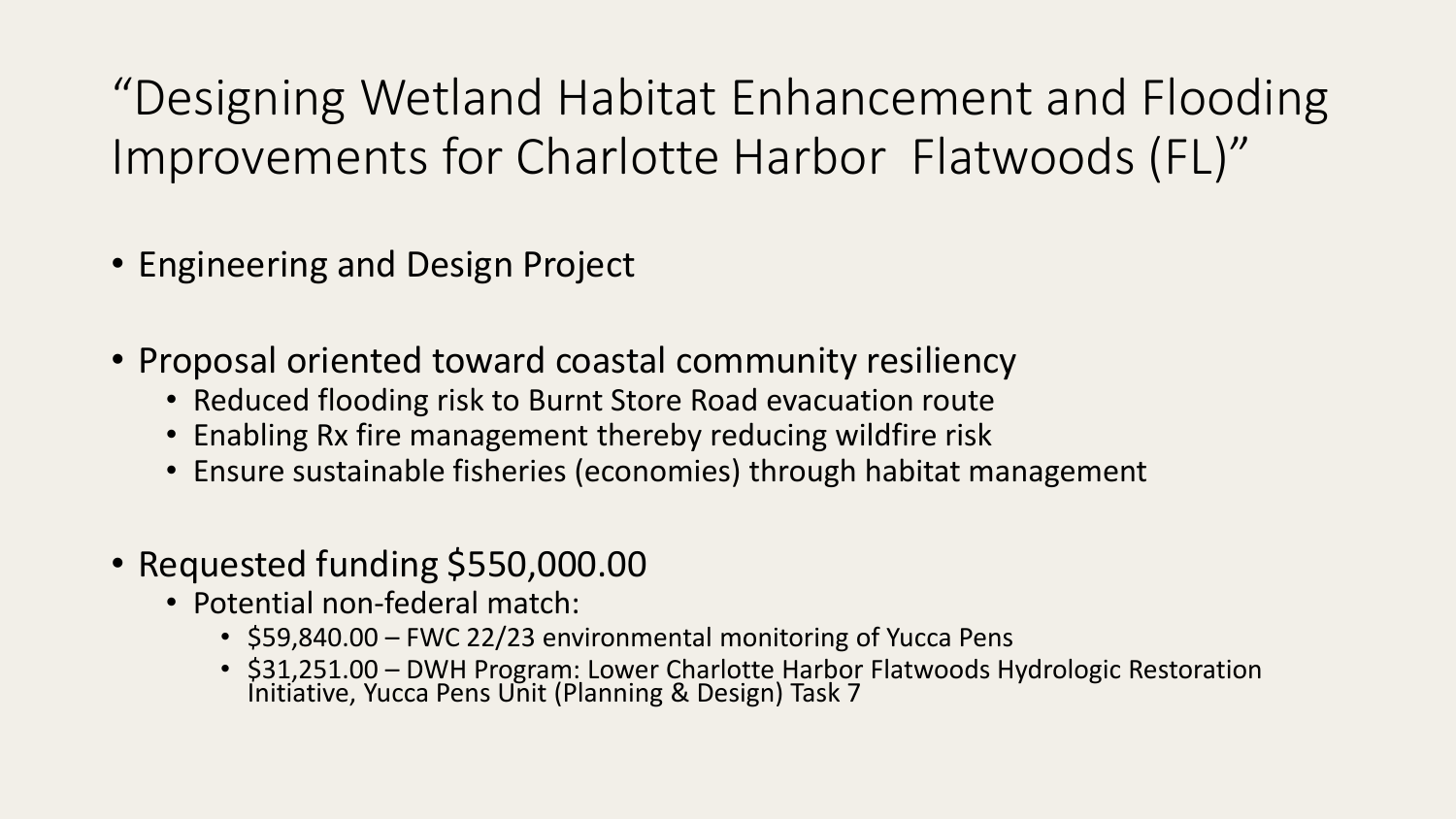## Pathway to Implementation

- Grant period: August 2022 September 2024 (encompass match \$)
- FWC engineering (July 2023 June 2024)
	- FWC Div. Habitat & Species Conservation manage contracts for
	- Surveys, geotech, designs, state & federal permits, construction cost estimate
	- Implementation-ready at completion
- Pursue state and/or NFWF NCRF funds for construction in 24/25